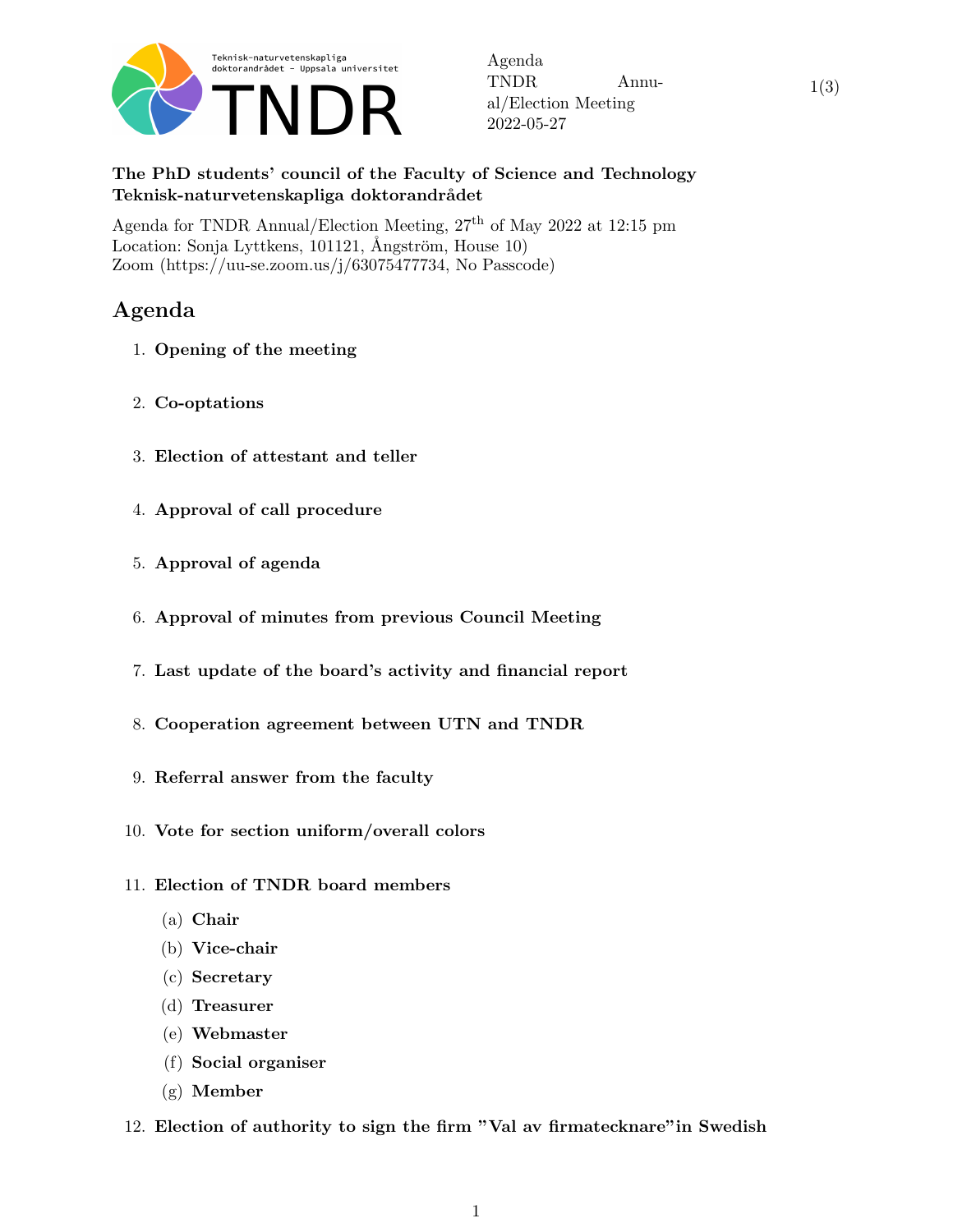

2(3)

- 13. Election of representatives on boards and committees at the faculty
	- (a) Auditor, 1 regular
	- (b) Faculty board, 1 regular and 1 deputy
	- (c) Graduate education board, FUN, 2 regulars
	- (d) The doctoral board of Uppsala, 2 regulars, 2 deputies
	- (e) Chair election committee, 1 regular, 1 deputy
	- (f) Faculty scholarship committee, 1 regular
	- $(g)$  The recruitment committee, 1 regular and 1 deputy
	- (h) The docentship committee, 1 regular
	- (i) The equal opportunities committee, 1 regular
	- (j) The board of appointment of excellent teachers, 1 regular
	- (k) Centre for Discipline-Based Education Research (MINT), 1 regular
	- (l) Centre for Interdisciplinary Mathematics (CIM), 1 regular
	- (m) Centre for image analysis (CBA), 1 regular
	- (n) Centre for Natural Hazards and Disaster Science, 1 regular
	- (o) Centre for neuron scattering, 1 regular
	- (p) Centre for photon science, 1 regular
	- (q) TANDEM board, 2 regulars
	- (r) UPPMAX board, 1 regular
	- (s) Advisory committee for collaboration, 1 regular